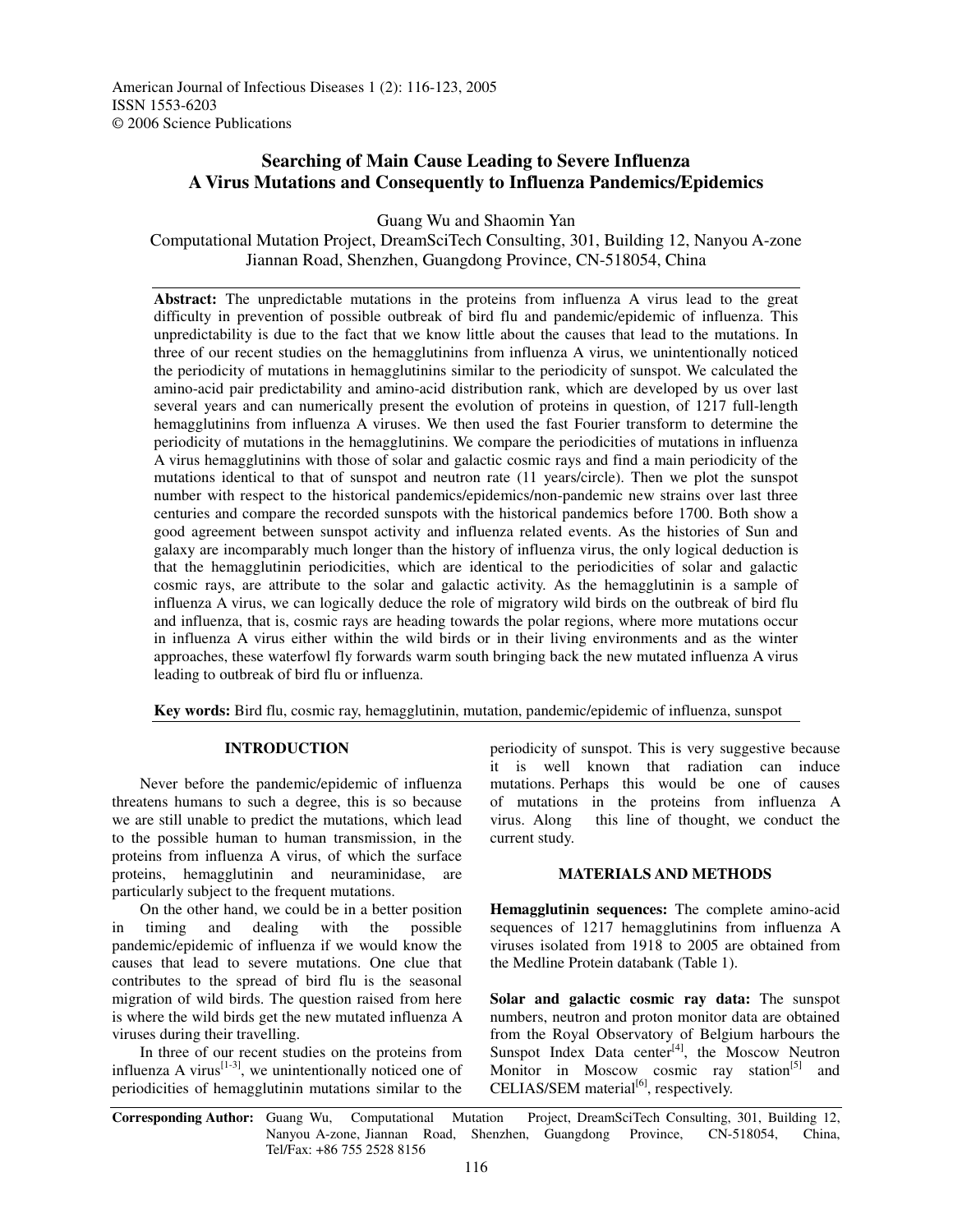| study          |              |                         |            |  |  |
|----------------|--------------|-------------------------|------------|--|--|
| Subtypes       | Species      | Number                  | Years      |  |  |
| H1             | Avian        | 14                      | 1976-1999  |  |  |
|                | Human        | 55                      | 1918-2001  |  |  |
|                | Swine        | 65                      | 1930-2002  |  |  |
| H <sub>2</sub> | Avian        | 19                      | 1961-1998  |  |  |
|                | Human        | 22                      | 1957-2005  |  |  |
| H <sub>3</sub> | Avian        | 44                      | 1969-2003  |  |  |
|                | Human        | 100                     | 1968-2005  |  |  |
|                | Equine       | 46                      | 1963-1994  |  |  |
|                | Seal         | $\overline{c}$          | 1992       |  |  |
|                | Swine        | 48                      | 1977-2002  |  |  |
| H4             | Avian        | 33                      | 1956-2000  |  |  |
|                | Seal         | 3                       | 1982       |  |  |
|                | Swine        | $\overline{c}$          | 1999       |  |  |
| H <sub>5</sub> | Avian        | 251                     | 1959-2005  |  |  |
|                | Human        | 24                      | 1997-2004  |  |  |
|                | Leopard      | $\mathbf{1}$            | 2004       |  |  |
|                | Swine        | $\overline{c}$          | 2003       |  |  |
|                | Tiger        | $\mathbf{1}$            | 2004       |  |  |
|                | unknown      | 3                       | 2001       |  |  |
| H <sub>6</sub> | Avian        | 75                      | 1972-2004  |  |  |
| H7             | Avian        | 147                     | 1934-2004  |  |  |
|                | Human        | $\overline{\mathbf{4}}$ | 1934-2003  |  |  |
|                | Equine       | 22                      | 1956-1977  |  |  |
|                | Seal         | 1                       | 1980       |  |  |
| H <sub>8</sub> | Avian        | 6                       | 1968-1994  |  |  |
| H <sub>9</sub> | Avian        | 141                     | 1966-2003  |  |  |
|                | Human        | 7                       | 1998-1999  |  |  |
|                | Swine        | 23                      | 1998-2003  |  |  |
| H10            | Avian        | 3                       | 1949       |  |  |
|                | <b>Minks</b> | 3                       | 1984       |  |  |
| H11            | Avian        | 3                       | 1956       |  |  |
| H12            | Avian        | $\overline{c}$          | 1976       |  |  |
| H13            | Avian        | 8                       | 1977-1984  |  |  |
|                | Whale        | 3                       | 1984       |  |  |
| H14            | Avian        | 3                       | 1982       |  |  |
| H15            | Avian        | $\overline{c}$          | 1979, 1983 |  |  |
| H16            | Avian        | 3                       | 1999       |  |  |
| Unidentified   | Avian        | 5                       | 1963-2000  |  |  |
|                | Equine       | $\overline{c}$          | 1971, 1976 |  |  |
|                | Human        | 14                      | 1994-1998  |  |  |
|                | Swine        | 5                       | 1986-1998  |  |  |

Table 1: Hemagglutinins of influenza A viruses analyzed in this

*Am. J. Infectious Dis. 1 (2): 116-123, 2005*

**Computational mutation calculation:** The rationale and detailed description of our approaches have been published in our previous publications (for details, see review articles<sup>[3,7,8]</sup>) and we describe our approaches with the example of the hemagglutinin of 1918 "Spanish" influenza A virus (accession number AF117241), which is the earliest complete sequence documented in the data bank $[9,10]$ .

**Amino-acid pair predictability:** As we know that an amino-acid pair in a protein is composed of any 20 kinds of amino acids, so theoretically there are 400 possible types of amino-acid pairs. In terms of aminoacid pairs, distinguishing of protein differs in the number of possible types of amino-acid pairs and/or in the frequency of each type. The 1918 hemagglutinin is composed of 566 amino acids, thus there are 565 amino-acid pairs. Of 400 possible types, 137 are absent and 263 present: 111 types appear once, 71 twice, 42 three, 24 four, 8 five, 5 six, 1 nine and 1 eleven times, respectively.







Fig. 2:Predictability of 565 amino-acid pairs in the hemagglutinin of 1918 "Spanish" influenza virus

*Randomly predictable present type of amino-acid pair with predictable frequency*: There are 37 alanines (A) and 49 serines (S) in the 1918 hemagglutinin, the frequency of random presence of amino-acid pair "AS" is 3 (37/566  $\times$  49/565  $\times$  565 = 3.203), that is, "AS" would appear three times in this hemagglutinin. Actually we do find three "AS"s in the hemagglutinin, so the actual frequency of "AS" is 3. In this case both the presence of the type "AS" and its frequency are predictable and the difference between its actual and predicted frequencies is 0, locating on the zero-line in both Fig. 1 and 2.

*Randomly predictable present type of amino-acid pair with unpredictable frequency*: There are 51 leucines (L) in the 1918 hemagglutinin, the frequency of random presence of amino-acid pair "LL" is  $5 (51/566 \times 50/565$  $\times$  565 = 4.505), i.e. there would be five "LL"s in this hemagglutinin. But actually "LL" appears eleven times, so the presence of "LL" is predictable, but its frequency is unpredictable and the difference between its actual and predicted frequencies is 6 (Fig. 1 and 2).

This is also the case that the actual frequency is larger than the predicted one. Another case is that the actual frequency is smaller than its predicted one. For instance, the predicted frequency of "LS" is 4 (51/566  $\times$  $49/565 \times 565 = 4.415$ , while its actual frequency is 2 so the difference between its actual and predicted frequencies is -2 (Fig. 1 and 2).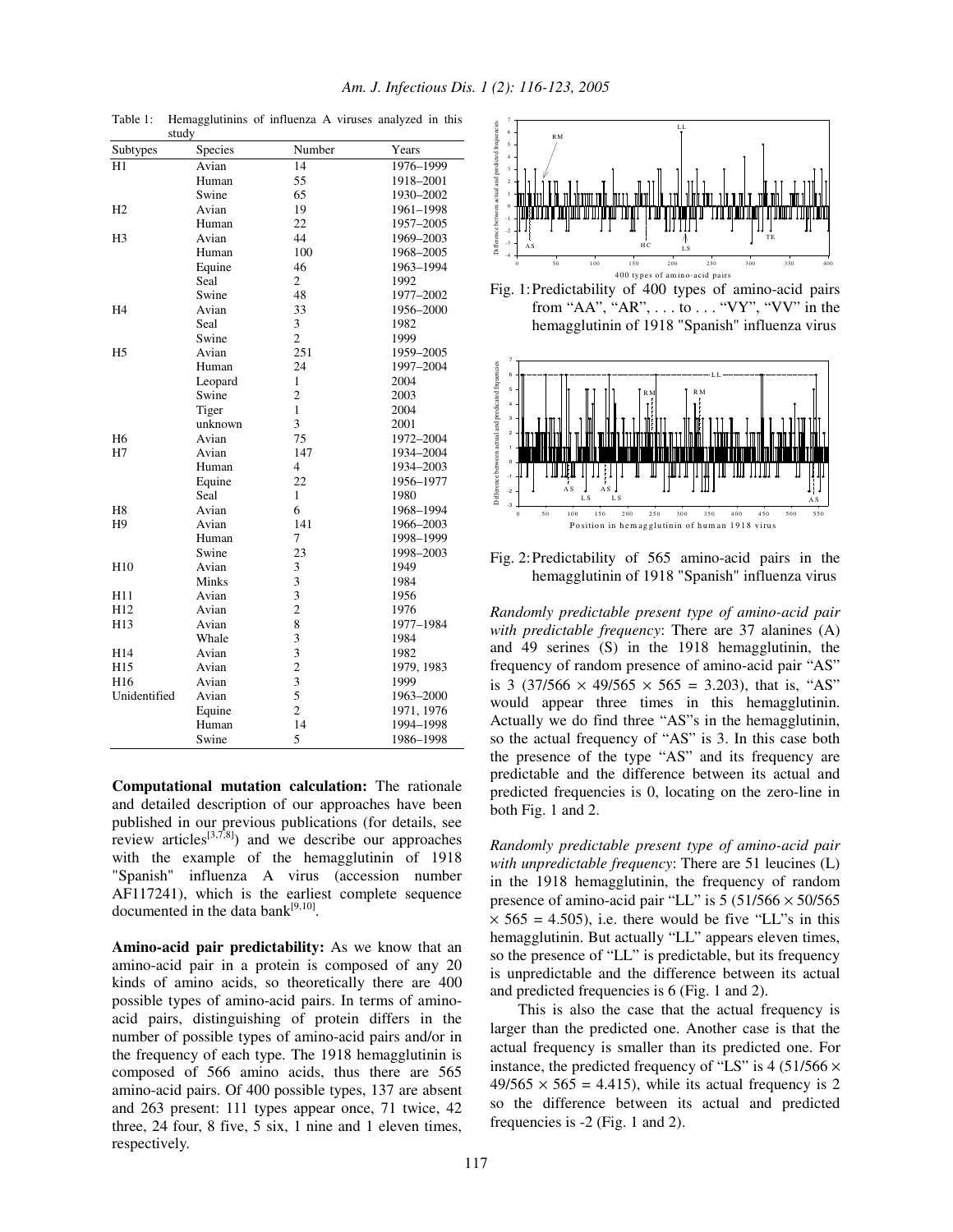|                | Possible distribution patterns regarding 11 "W"s in 11 imaging parts of the 1918 hemagglutinin<br>Table 2: |                         |            |             |    |           |             |                        |              |               |             |                             |
|----------------|------------------------------------------------------------------------------------------------------------|-------------------------|------------|-------------|----|-----------|-------------|------------------------|--------------|---------------|-------------|-----------------------------|
| I              | $\;$ II                                                                                                    | Ш                       | ${\rm IV}$ | $\mathbf V$ | VI | VII       | <b>VIII</b> | $\mathbf{I}\mathbf{X}$ | X            | XI            | Probability | Rank                        |
| $\overline{W}$ | W                                                                                                          | W                       | W          | W           | W  | W         | W           | W                      | W            | W             | 1.3991e-4   | 30                          |
|                | W                                                                                                          | W                       | W          | W           | W  | W         | W           | W                      | W            | <b>WW</b>     | 7.6948e-3   | 14                          |
|                |                                                                                                            | W                       | W          | W           | W  | W         | W           | W                      | <b>WW</b>    | <b>WW</b>     | 0.0693      | 6                           |
|                |                                                                                                            |                         | W          | W           | W  | W         | W           | WW                     | ww           | ww            | 0.1616      | $\overline{c}$              |
|                |                                                                                                            |                         |            | W           | W  | W         | <b>WW</b>   | <b>WW</b>              | WW           | <b>WW</b>     | 0.1010      | $\overline{\mathbf{4}}$     |
|                |                                                                                                            |                         |            |             | W  | <b>WW</b> | <b>WW</b>   | <b>WW</b>              | WW           | WW            | 0.0121      | 11                          |
|                |                                                                                                            | $\ensuremath{\text{W}}$ | W          | W           | W  | W         | W           | W                      | W            | <b>WWW</b>    | 0.0115      | 12                          |
|                |                                                                                                            |                         | W          | W           | W  | W         | W           | W                      | WW           | <b>WWW</b>    | 0.1077      | $\ensuremath{\mathfrak{Z}}$ |
|                |                                                                                                            |                         |            | W           | W  | W         | W           | WW                     | <b>WW</b>    | <b>WWW</b>    | 0.2020      | $\mathbf{1}$                |
|                |                                                                                                            |                         |            |             | W  | W         | WW          | <b>WW</b>              | WW           | <b>WWW</b>    | 0.0808      | 5                           |
|                |                                                                                                            |                         |            |             |    | <b>WW</b> | WW          | WW                     | WW           | <b>WWW</b>    | 3.3665e-3   | 17                          |
|                |                                                                                                            |                         |            | W           | W  | W         | W           | W                      | <b>WWW</b>   | <b>WWW</b>    | 0.0269      | 9                           |
|                |                                                                                                            |                         |            |             | W  | W         | W           | WW                     | <b>WWW</b>   | <b>WWW</b>    | 0.0539      | $\boldsymbol{7}$            |
|                |                                                                                                            |                         |            |             |    | W         | WW          | <b>WW</b>              | <b>WWW</b>   | <b>WWW</b>    | 0.0135      | 10                          |
|                |                                                                                                            |                         |            |             |    | W         | W           | <b>WWW</b>             | <b>WWW</b>   | <b>WWW</b>    | 2.9924e-3   | 18                          |
|                |                                                                                                            |                         |            |             |    |           | <b>WW</b>   | <b>WWW</b>             | <b>WWW</b>   | <b>WWW</b>    | 4.2749e-4   | 28                          |
|                |                                                                                                            |                         | W          | W           | W  | W         | W           | W                      | W            | <b>WWWW</b>   | 7.6948e-3   | 14                          |
|                |                                                                                                            |                         |            | W           | W  | W         | W           | W                      | WW           | <b>WWWW</b>   | 0.0404      | 8                           |
|                |                                                                                                            |                         |            |             | W  | W         | W           | WW                     | WW           | <b>WWWW</b>   | 0.0404      | 8                           |
|                |                                                                                                            |                         |            |             |    | W         | <b>WW</b>   | <b>WW</b>              | WW           | <b>WWWW</b>   | 6.7330e-3   | 15                          |
|                |                                                                                                            |                         |            |             | W  | W         | W           | W                      | <b>WWW</b>   | <b>WWWW</b>   | 0.0135      | 10                          |
|                |                                                                                                            |                         |            |             |    | W         | W           | <b>WW</b>              | www          | <b>WWWW</b>   | 0.0135      | 10                          |
|                |                                                                                                            |                         |            |             |    |           | <b>WW</b>   | <b>WW</b>              | www          | <b>WWWW</b>   | 9.6185e-4   | $22\,$                      |
|                |                                                                                                            |                         |            |             |    |           | W           | <b>WWW</b>             | <b>WWW</b>   | <b>WWWW</b>   | 6.4124e-4   | 25                          |
|                |                                                                                                            |                         |            |             |    | W         | W           | W                      | wwww         | <b>WWWW</b>   | 1.1222e-3   | 21                          |
|                |                                                                                                            |                         |            |             |    |           | W           | <b>WW</b>              | <b>WWWW</b>  | <b>WWWW</b>   | 4.8093e-4   | $27\,$                      |
|                |                                                                                                            |                         |            |             |    |           |             | <b>WWW</b>             | <b>WWWW</b>  | <b>WWWW</b>   | 2.0039e-5   | 35                          |
|                |                                                                                                            |                         |            | W           | W  | W         | W           | W                      | W            | <b>WWWWW</b>  | 2.6932e-3   | 19                          |
|                |                                                                                                            |                         |            |             | W  | W         | W           | W                      | WW           | <b>WWWWW</b>  | 8.0796e-3   | 13                          |
|                |                                                                                                            |                         |            |             |    | W         | W           | WW                     | WW           | <b>WWWWW</b>  | 4.0398e-3   | 16                          |
|                |                                                                                                            |                         |            |             |    |           | <b>WW</b>   | <b>WW</b>              | <b>WW</b>    | <b>WWWWW</b>  | 1.9237e-4   | 29                          |
|                |                                                                                                            |                         |            |             |    | W         | W           | W                      | <b>WWW</b>   | <b>WWWWW</b>  | 1.7955e-3   | 20                          |
|                |                                                                                                            |                         |            |             |    |           | W           | <b>WW</b>              | <b>WWW</b>   | <b>WWWWW</b>  | 7.6948e-4   | 24                          |
|                |                                                                                                            |                         |            |             |    |           |             | <b>WWW</b>             | <b>WWW</b>   | <b>WWWWW</b>  | 1.6031e-5   | 36                          |
|                |                                                                                                            |                         |            |             |    |           | W           | W                      | <b>WWWW</b>  | <b>WWWWW</b>  | 1.9237e-4   | 29                          |
|                |                                                                                                            |                         |            |             |    |           |             | <b>WW</b>              | <b>WWWW</b>  | <b>WWWWW</b>  | 2.4046e-5   | 34                          |
|                |                                                                                                            |                         |            |             |    |           |             | W                      | <b>WWWWW</b> | <b>WWWWW</b>  | 4.8093e-6   | 38                          |
|                |                                                                                                            |                         |            |             | W  | W         | W           | W                      | W            | wwwww         | 5.3864e-4   | 26                          |
|                |                                                                                                            |                         |            |             |    | W         | W           | W                      | WW           | <i>wwwww</i>  | 8.9773e-4   | 23                          |
|                |                                                                                                            |                         |            |             |    |           | W           | <b>WW</b>              | WW           | wwwww         | 1.9237e-4   | 29                          |
|                |                                                                                                            |                         |            |             |    |           | W           | W                      | <b>WWW</b>   | <b>WWWWWW</b> | 1.2825e-4   | 31                          |
|                |                                                                                                            |                         |            |             |    |           |             | <b>WW</b>              | <b>WWW</b>   | <b>WWWWWW</b> | 1.6031e-5   | 36                          |
|                |                                                                                                            |                         |            |             |    |           |             | W                      | <b>WWWW</b>  | <b>WWWWWW</b> | 8.0154e-6   | 37                          |
|                |                                                                                                            |                         |            |             |    |           |             |                        | <b>WWWWW</b> | <b>WWWWWW</b> | 1.7812e-7   | 43                          |
|                |                                                                                                            |                         |            |             |    | W         | W           | W                      | W            | wwwwww        | 6.4124e-5   | 32                          |
|                |                                                                                                            |                         |            |             |    |           | W           | W                      | <b>WW</b>    | wwwwww        | 5.4963e-5   | 33                          |
|                |                                                                                                            |                         |            |             |    |           |             | w w                    | ww           | wwwwww        | 3.4352e-6   | 40                          |
|                |                                                                                                            |                         |            |             |    |           |             | W                      | <b>WWW</b>   | <i>wwwwww</i> | 4.5803e-6   | 39                          |
|                |                                                                                                            |                         |            |             |    |           |             |                        | <b>WWWW</b>  | wwwwww        | 1.2723e-7   | 44                          |
|                |                                                                                                            |                         |            |             |    |           | W           | W                      | W            | wwwwwww       | 4.5803e-6   | 39                          |
|                |                                                                                                            |                         |            |             |    |           |             | W                      | WW           | wwwwwww       | 1.7176e-6   | 41                          |
|                |                                                                                                            |                         |            |             |    |           |             |                        | <b>WWW</b>   | wwwwwww       | 6.3615e-8   | 45                          |
|                |                                                                                                            |                         |            |             |    |           |             | W                      | W            | wwwwwwww      | 1.9084e-7   | 42                          |
|                |                                                                                                            |                         |            |             |    |           |             |                        | WW           | wwwwwwww      | 2.1205e-8   | 46                          |
|                |                                                                                                            |                         |            |             |    |           |             |                        | W            | wwwwwwwww     | 4.2410e-9   | 47                          |
|                |                                                                                                            |                         |            |             |    |           |             |                        |              | wwwwwwwwww    | 3.8554e-11  | 48                          |

*Am. J. Infectious Dis. 1 (2): 116-123, 2005*

Bold italic font indicates the real distribution pattern in the 1918 hemagglutinin.

*Randomly unpredictable present type of amino-acid pair*: There are 20 arginines (R) and 8 methionines (M) in the 1918 hemagglutinin and the predicted frequency of "RM" is 0 (20/566  $\times$  8/565  $\times$  565 = 0.283), so "RM" would not appear in this hemagglutinin. However it appears twice in the reality, thus the presence of "RM" is unpredictable. Naturally its frequency is unpredictable too and the difference between its actual and predicted frequencies is 2 (Fig. 1 and 2).

*Randomly predictable absent type of amino-acid pair*: There are 13 histidines (H) and 16 cysteines (C) in the 1918 hemagglutinin. The predicted frequency of "HC" is 0 (13/566  $\times$  16/565  $\times$  565 = 0.367), i.e. "HC" would not appear in this hemagglutinin, which is true in the real situation. Thus the absence of "HC" with its frequency is predictable and the difference between its actual and predicted frequencies is 0, which appears in Fig. 1 but not in Fig. 2.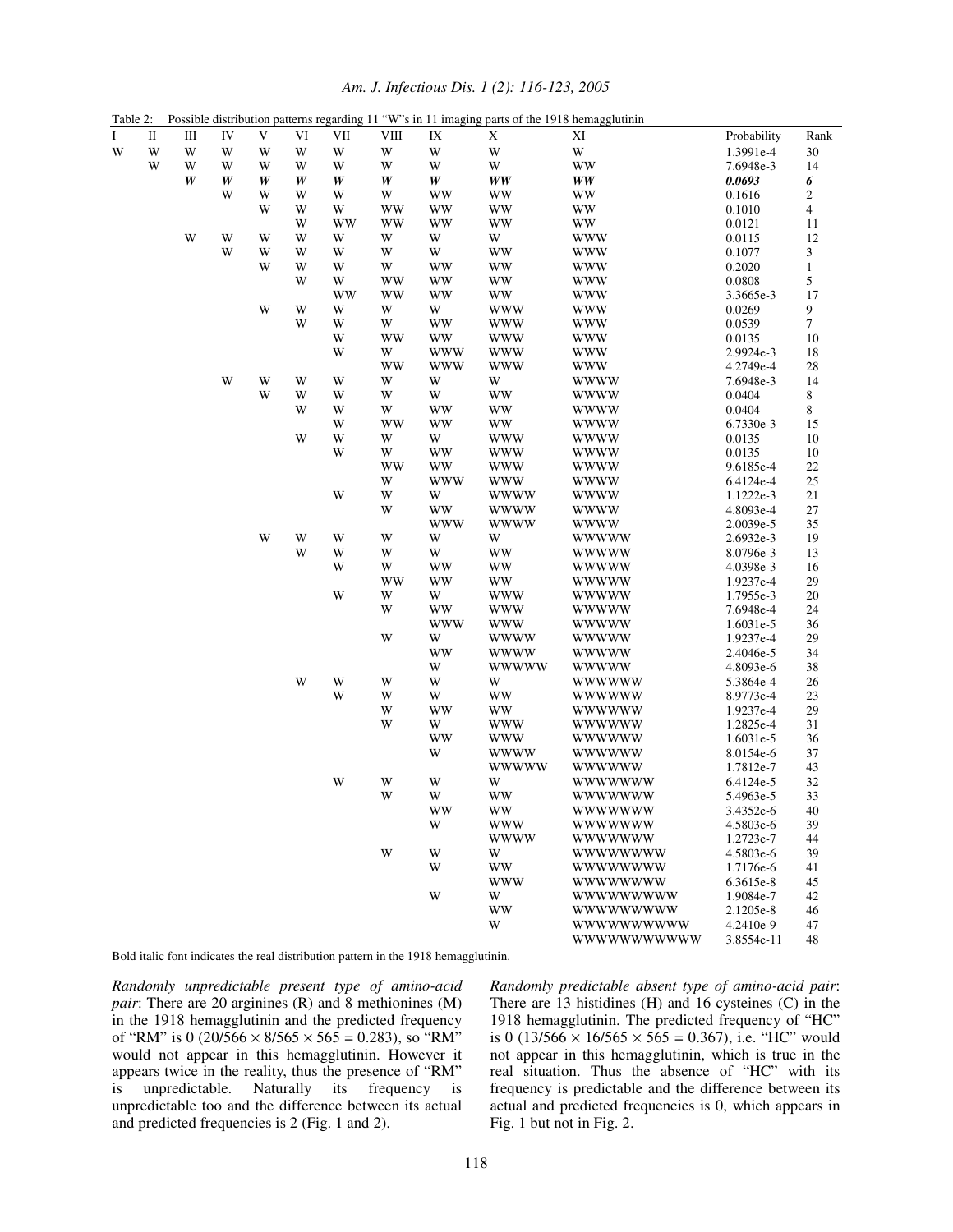*Randomly unpredictable absent type of amino-acid pair*: There are 37 threonines (T) and 35 glutamic acids (E) in the 1918 hemagglutinin. The predicted frequency of "TE" is 2 (37/566  $\times$  35/565  $\times$  565 = 2.288), i.e. there would be two "TE"s in this hemagglutinin. However no "TE" appears in the actuality (Fig. 2), therefore the absence of "TE" from the 1918 hemagglutinin is unpredictable. Naturally its frequency is unpredictable too and the difference between its actual and predicted frequencies is -2 (Fig. 1).

*Predictable and unpredictable portions of amino-acid pairs*: After the calculations described above, the amino-acid pairs in a protein can be classified as predictable and unpredictable portions with respect to type and frequency and the sum of both predictable and unpredictable portions is 100%. Of the amino-acid pairs in the 1918 hemagglutinin, the unpredictable type and frequency are 68.75 and 76.81%, respectively. Either predictable portion or unpredictable portion can serve as a quantitative measure to present a protein.

*Type mutation and frequency mutation*: As there are 400 types of theoretically possible amino-acid pairs and we use the 100% to classify them as predicable and unpredictable types, thus 0.25% represents one of 400 types, so a 0.25% change indicates that one of 400 types mutates to an unpredictable type from a predictable one or vice versa. This is the type mutation. However, the situation related to the frequency of amino-acid pairs is dependent on the length of aminoacid sequence. Hence, about 0.18% (1/565) change can be regarded as a modification in an amino-acid pair in the 1918 hemagglutinin, as there are 565 amino-acid pairs in the protein. This is the frequency mutation.

**Amino-acid distribution probability/rank:** The position of any 20 kinds of amino acids in a protein can be determined by experimental approach, so each kind of amino acids has a certain distribution pattern with respect to its position in the protein. Furthermore a certain distribution pattern can be associated with a certain probability, which can be calculated according to the occupancy problems of subpopulations and partitions<sup>[11]</sup>. For a certain distribution of a kind of amino acid in a protein, its distribution probability is equal to  $r!/(q_0! \times q_1! \times ... \times q_n!) \times r!/(r_1! \times r_2! \times ... \times r_n!)$  $\times$  n<sup>-r</sup>, where ! is the factorial function, i.e. n! = n  $\times$  (n -1)  $\times$  (n - 2)  $\times$  ...  $\times$  1, 0! = 1 by definition, r is the number of a kind of amino acid, q is the number of parts with the same number of amino acids and n is the number of grouped parts in the protein for a kind of amino acid.

For example, there are 11 tryptophans (W) in the 1918 hemagglutinin, how do these 11 "W"s distribute among 566 amino acids in this hemagglutinin? We can imagine to group it into 11 parts and each one contains about 51 amino acids  $(566/11 = 51.45)$ . Table 2 lists all

56 possible distribution patterns regarding 11 "W"s in 11 imaging parts and their distribution probabilities and ranks. The first 11 columns in Table 2 show that the 1918 hemagglutinin is grouped into 11 imaging parts and the first 11 cells in each row represent a possible distribution pattern of "W"s and the last two columns display the corresponding distribution probability and rank.

As different distribution patterns can have the same distribution probability, we rank the distribution probabilities according to a descending order, thus the largest distribution probability is ranked as one. Again in our example, there are 56 possible distributions for 11 "W"s in 11 parts in Table 2, while there are only 48 distribution ranks. In general, the smaller the distribution rank is, the larger the distribution probability is. Although there are many possible distributions for a kind of amino acids in a hemagglutinin (such as 56 possible distributions for 11 "W"s), the hemagglutinin in question possesses only one distribution pattern, therefore there is only one distribution probability/rank for each kind of amino acids and a maximum of 20 distribution probabilities or ranks in a protein.

Similarly, we imagine to group 8 parts for 8 metheonines (M), 13 parts for 13 histidines (H), 16 parts for 16 cysteines (C), 17 parts for 17 glutamines (Q), 19 parts for 19 phenylalanines (F) and prolines (P), 20 parts for 20 arginines (R), 25 parts for 25 aspartic acids (D), 26 parts for 26 tyrosines (Y), 32 parts for 32 isoleucines (I) and valines (V), 33 parts for 33 lysines (K), 35 parts for 35 glutamic acids (E), 37 parts for 37 alanines and threonines (T), 42 parts for 42 asparagines (N), 44 parts for 44 glycines (G), 49 parts for 49 serines (S), 51 parts for 51 leucines (L) in the hemagglutinin of 1918 "Spanish" influenza virus and conduct the similar calculations.

As different kinds of amino acids have different contributions to a protein, we standardize them by means of the distribution rank per amino acid, which is calculated by dividing the rank of each kind of amino acids by the number of corresponding amino acids. In the 1918 hemagglutinin, the distribution rank of "W"s is  $6/11 = 0.545$ , because these 11 "W"s distribute in the hemagglutinin with the distribution probability (0.0693). Accordingly, the sum of ranks for all 20 kinds of amino acids is 22.8698, thus the distribution rank in this hemagglutinin is  $22.8698/20 = 1.1435$ . Naturally, the distribution rank can serve as a quantitative measure to present a protein.

**Fast Fourier transform:** One of important applications of Fourier analysis is to determine the periodicity in a chaotic fluctuating dataset, so we use it to analyze the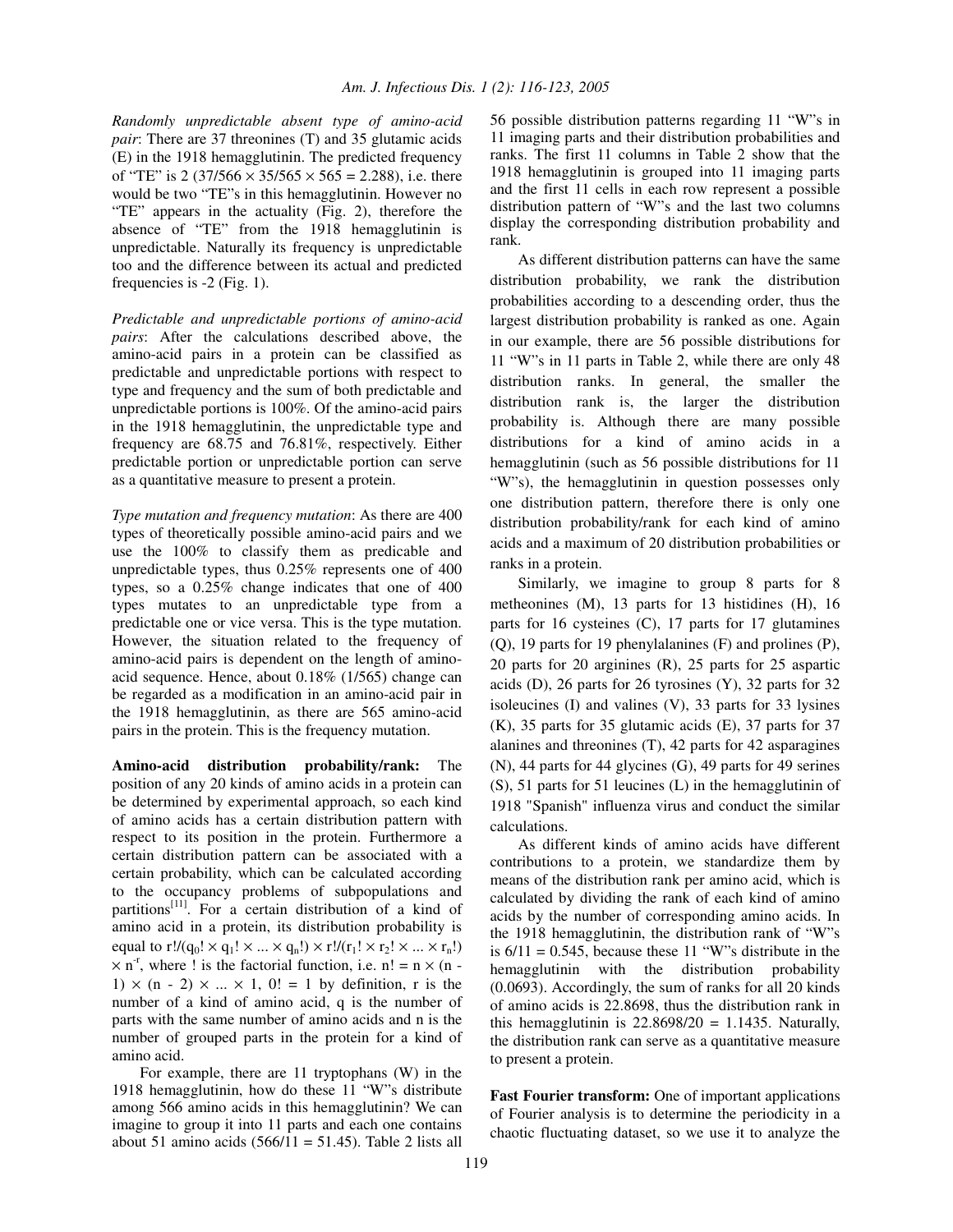potential periodicity of hemagglutinin mutations over time.

### **RESULTS AND DISCUSSION**

One advantage of our approaches is that we can use either amino-acid pair predictability or amino-acid distribution rank as a single value to numerically present a hemagglutinin. In this way, we can present each hemagglutinin with an unambiguous value seeing that we can view each hemagglutinin as a sample from its evolution and a sample from the evolution of influenza A virus. Also, both amino-acid pair predictability and amino-acid distribution rank are very sensitive to mutations in hemagglutinins $[3,8,12]$ , in particular, our first approach reveals the mutation in individual amino-acid pair and the second one indicates the sensitive position. We can therefore compare different hemagglutinins with respect to species, subtypes, etc. Moreover, we can use the sophisticated mathematical methods to analyze hemagglutinins<sup>[1,2,13]</sup>.

Figure 3 shows the evolutionary process of influenza A virus hemagglutinins over almost a century in terms of amino-acid pair predictability and aminoacid distribution rank in comparison with solar and galactic cosmic rays. We include the galactic cosmic rays for comparison because the solar cosmic rays are more concentrated towards lower energies while the galactic cosmic rays are more concentrated towards higher energies $\left[14\right]$  although we only noticed the relationship between one of periodicities of hemagglutinin mutations and that of sunspot number. In Fig. 3, the historical mutations are recorded as the fluctuations in unpredictable type, frequency and rank. The general trend can be seen through the regressed line and trend channel, but the fluctuations imply that the mutations occur all the time. In comparison with solar and galactic cosmic activity, the fluctuations of unpredictable type, frequency and distribution rank are irregular. This nevertheless imposes the big difficulty in prediction of influenza A virus mutations.

Figure 4 demonstrates that irregular fluctuations in unpredictable type, frequency and distribution rank have different periodicities after fast Fourier transform. It can be found in Fig. 4 that the unpredictable type, frequency and distribution rank do have the periodicities in consistent with the periodicities of sunspot numbers and neutron monitor data including the best-known 11-year periodicity of solar activity. At the periodicity of 11 years, the unpredictable type and frequency provide different interpretations for hemagglutinin mutations. The unpredictable type has 1.35% type mutations, that is, about 5.4 (1.35/0.25%) types of amino-acid pairs would experience mutation at the interval of 11 years, meanwhile the unpredictable



Fig. 3:Unpredictable type of amino-acid pairs, unpredictable frequency of amino-acid pairs, amino-acid distribution rank, monthly average sunspot number and monthly average neutron rate along the time course. Each symbol in top three panels presents the mean value of unpredictable type, frequency and rank in given year. The solid and dashed lines in top three panels are regressed lines and trend channel lines

frequency has 4.54 frequency mutations, say, about 25 (4.54%/0.18) amino-acid pairs would experience mutation at the interval of 11 years. Another important periodicity is about 7 years in unpredictable type, frequency, distribution rank and neutron rate. In fact, we used 7 years as a periodicity to timing the mutation trend in hemagglutinins in our previous studies $^{[1,2]}$  and this periodicity is identical to the interval found in the analysis on influenza history<sup>[15]</sup>. Still, small periodicities such those between 2 to 3 years are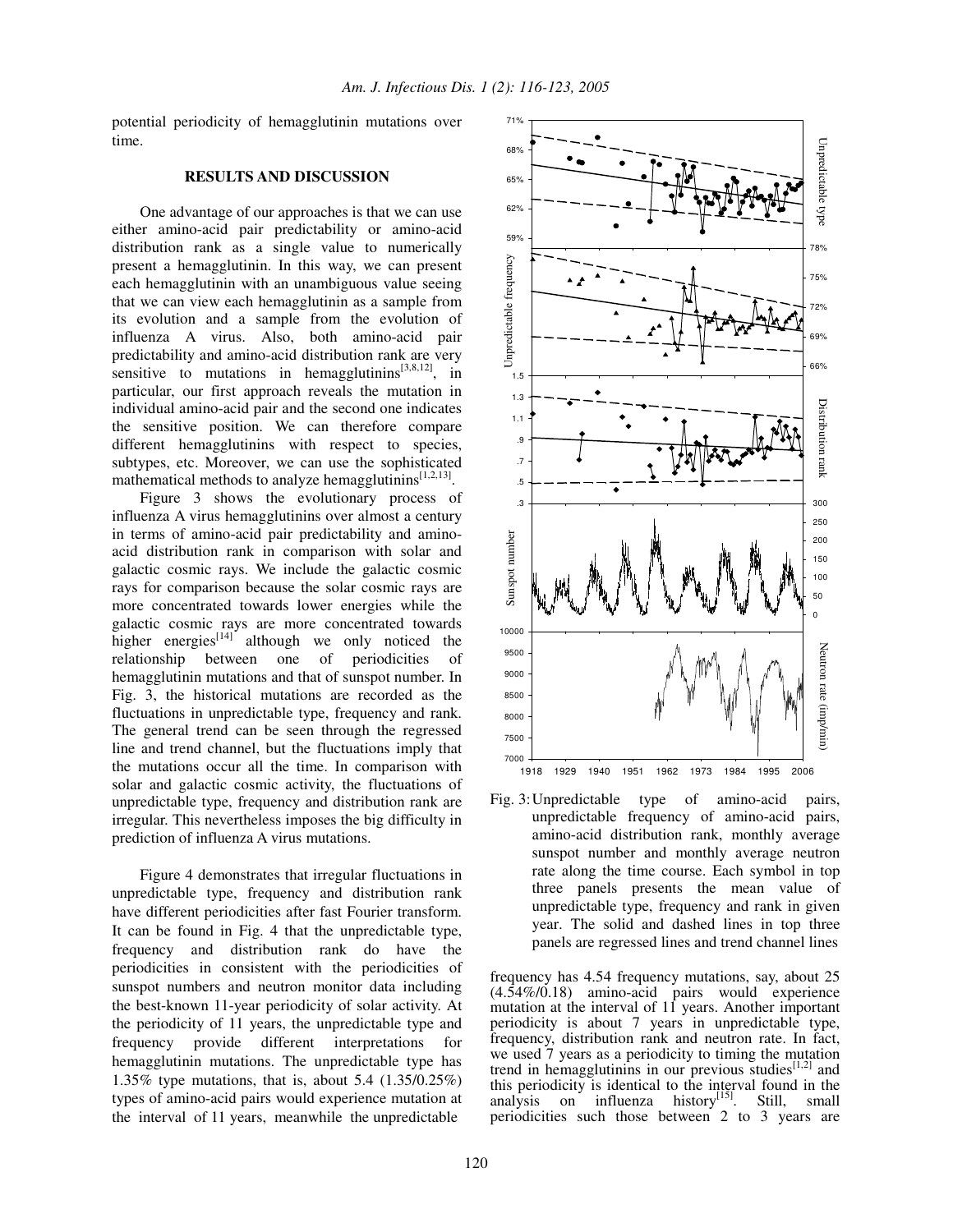identical to the observation on the migrating wild aquatic birds in North America<sup>[16]</sup>.

The periodicities, which are not in consistent with the periodicities of solar and galactic rays, can be attribute to various causes, of which our approaches can provide a piece of explanation.

Table 3: Recorded sunspot activity and influenza pandemics or epidemics before 1700

| Recorded sunspot year | Pandemics/epidemics |  |  |
|-----------------------|---------------------|--|--|
|                       | 412 BC              |  |  |
| 1171                  | 1173                |  |  |
| 1511                  | $1510$ (probably)   |  |  |
| 1556                  | $1557$ (possibly)   |  |  |
| $1590*$               | $1580$ (agreed)     |  |  |

\*, deduced 1579 was the maximum.



Fig. 4:Periodicity of unpredictable type of amino-acid pairs, unpredictable frequency of amino-acid pairs, amino-acid distribution rank, sunspot number and neutron rate over the last 43 years. The periodicities in top three panels are calculated from 1163 influenza A virus hemagglutinins





Nature should deliberately construct the aminoacid pairs whose actual frequency differs from the predicted one. The functional amino-acid pairs should be deliberately evolved, so a protein would keep only absolutely necessary unpredictable amino-acid pairs. During the evolutionary process, nature tries to minimize the unpredictable portion through mutations, which can be evidenced by seeing the decreased regressed lines of unpredictable type and frequency in Fig. 3. However, this process may bring about new unpredictable amino-acid pairs, so the evolutionary process is continuing. The construction of a protein with large predictable portions of amino-acid pairs and with small amino-acid distribution rank is certainly a way to adapt to the fast-changes in surroundings and environments, as the construction speed of a protein might be crucial for its survival, this would require the least time and energy.

Other explanations can include the mutations due to the pressure of the antibody<sup>[18]</sup> and due to the selective pressure for the appearance of host cell variant with altered receptor binding specificities<sup>[19]</sup>.

Therefore, the superposition of various periodicities and random factors results in the irregular fluctuations in Fig. 3. On the other hand, there are more type mutations with shorter periodicity, implicating that at first the mutation leads to the appearance or disappearance of a type of amino-acid pair and then the mutation continues to modify the present type of amino-acid pairs in long term.

Figure 5 gives the clear evidence that there is a strong link between historical pandemics/epidemics and solar activity. Apparently, the historical pandemics or epidemics occurred at either the maximum or the minimum of sunspots. This means that the solar activity does induce the mutations in influenza A virus, however the occurrence of pandemics/epidemics would be dependent on the virulence of mutated virus as we can see that the non-pandemic new strains based on available data appeared at either the maximum or the minimum of sunspots, too. A piece of evidence, which can explain the fact that more influenza related events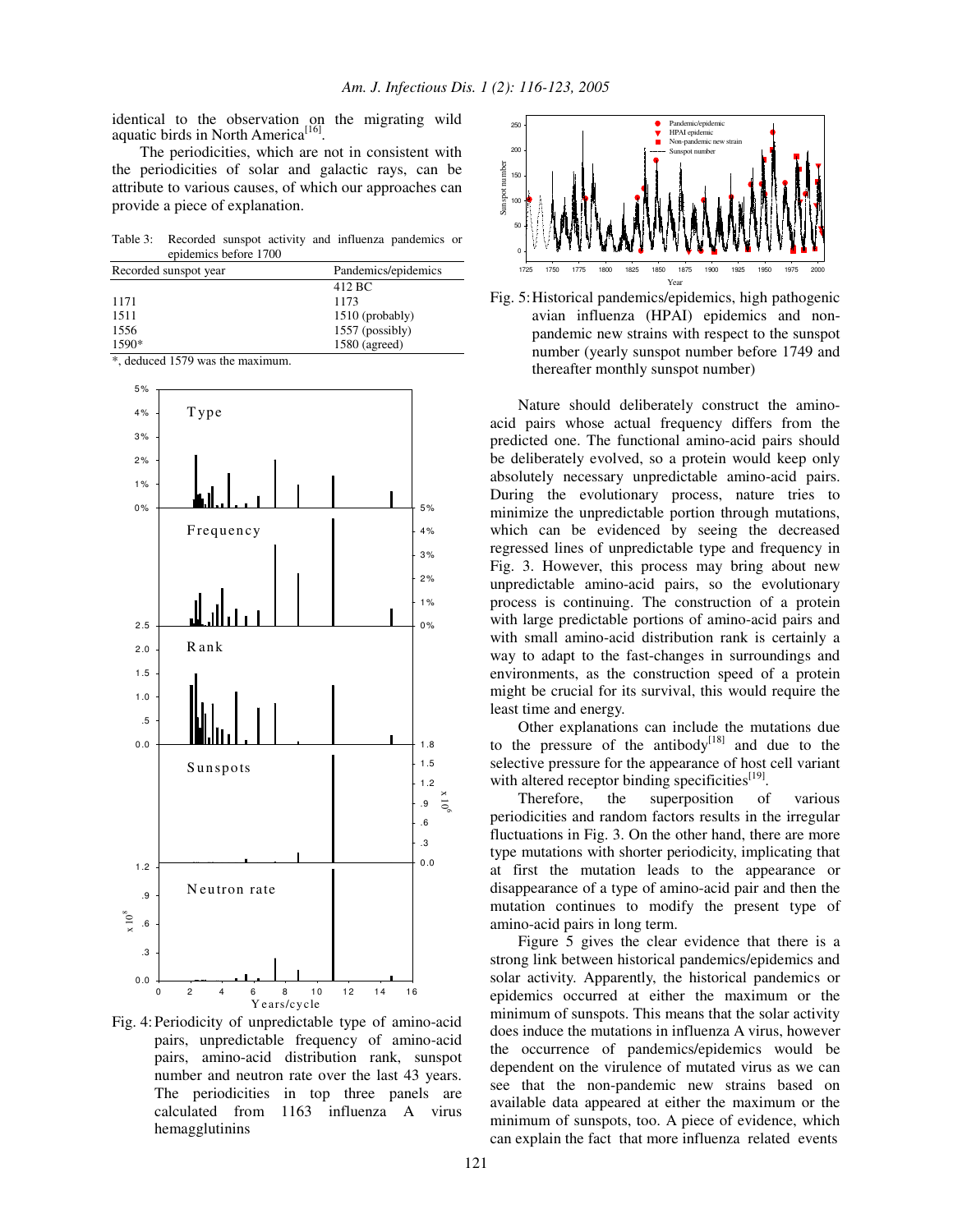

Fig. 6:Effects of extreme ultraviolet (EUV) flux (26–34 nm) on unpredictable type and frequency of amino-acid pairs and on amino-acid distribution rank. The data are calculated from 713 influenza A virus hemagglutinins from 1996 to 2005

are recorded over past 50 years in Fig. 5, is that four chaotic solar cycles have been recorded with the 300% higher-than-normal intensity of ultraviolet radiation<sup>[20]</sup>.

Table 3 lists the outbreaks of pandemics/epidemics and sunspots before the systematic observation of sunspot activity<sup>[21]</sup>. There is a good agreement between recorded sunspots and identified pandemics or epidemics<sup>[22,23]</sup>. Although no recorded sunspot is documented in 412 BC, there was a lunar eclipse in 413  $\mathrm{BC}^{[24]}.$ 

On the other hand, it is interesting that the pandemics/epidemics can occur at the minimal level of sunspot number, which is against the concept that strong solar activity induces the mutations. However, more galactic cosmic rays reach the Earth during the solar minimums because the Sun emits plasma and magnetic fields expelling some cosmic rays, i.e., the galactic cosmic activity counterbalances solar activity<sup>[14]</sup>.

Intriguingly, it seems that more high pathogenic avian influenza epidemics were recorded since 2000 in Fig. 5. These phenomena can be attribute to the other type of galactic cosmic rays because five largest particle flares were recorded on 14 July 2000, 8